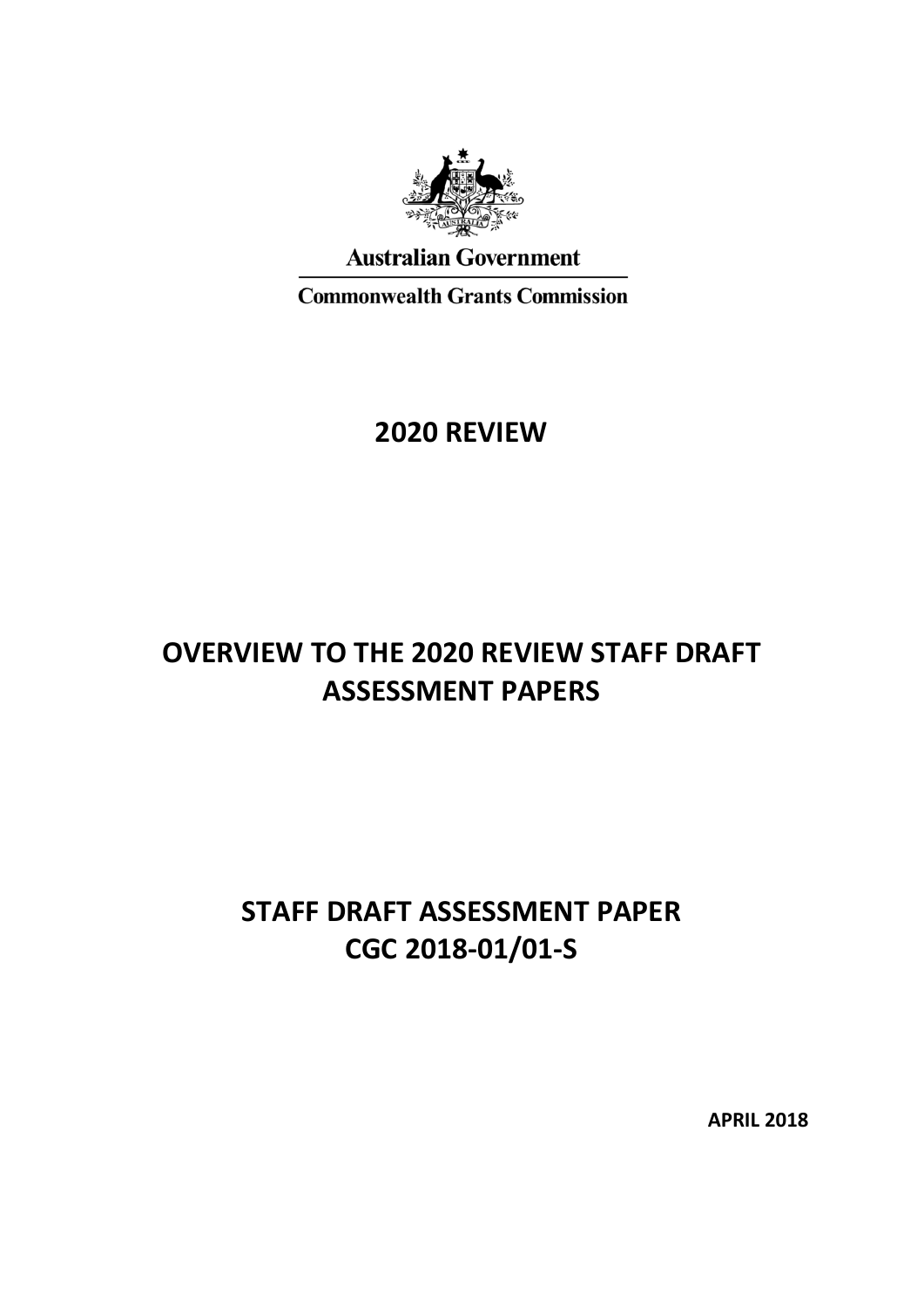| Paper issued               | 20 April 2018                                                                                                                                                                                                                                            |  |  |  |  |  |
|----------------------------|----------------------------------------------------------------------------------------------------------------------------------------------------------------------------------------------------------------------------------------------------------|--|--|--|--|--|
| Commission contact officer | Marc Boisseau, Marc.Boisseau@cgc.gov.au                                                                                                                                                                                                                  |  |  |  |  |  |
| Submissions sought by      | 31 August 2018.                                                                                                                                                                                                                                          |  |  |  |  |  |
|                            | Submissions should be emailed in Word format to<br>secretary@cgc.gov.au.                                                                                                                                                                                 |  |  |  |  |  |
|                            | Submissions of more than 10 pages in length should include a<br>summary section.                                                                                                                                                                         |  |  |  |  |  |
| Confidential material      | It is the Commission's normal practice to make State<br>submissions available on its website under the CC BY licence,<br>allowing free use of content by third parties.                                                                                  |  |  |  |  |  |
|                            | Further information on the CC BY licence can be found on the<br>Creative Commons website (http://creativecommons.org).                                                                                                                                   |  |  |  |  |  |
|                            | Confidential material contained in submissions must be<br>clearly identified or included in separate attachment/s, and<br>details provided in the covering email. Identified confidential<br>material will not be published on the Commission's website. |  |  |  |  |  |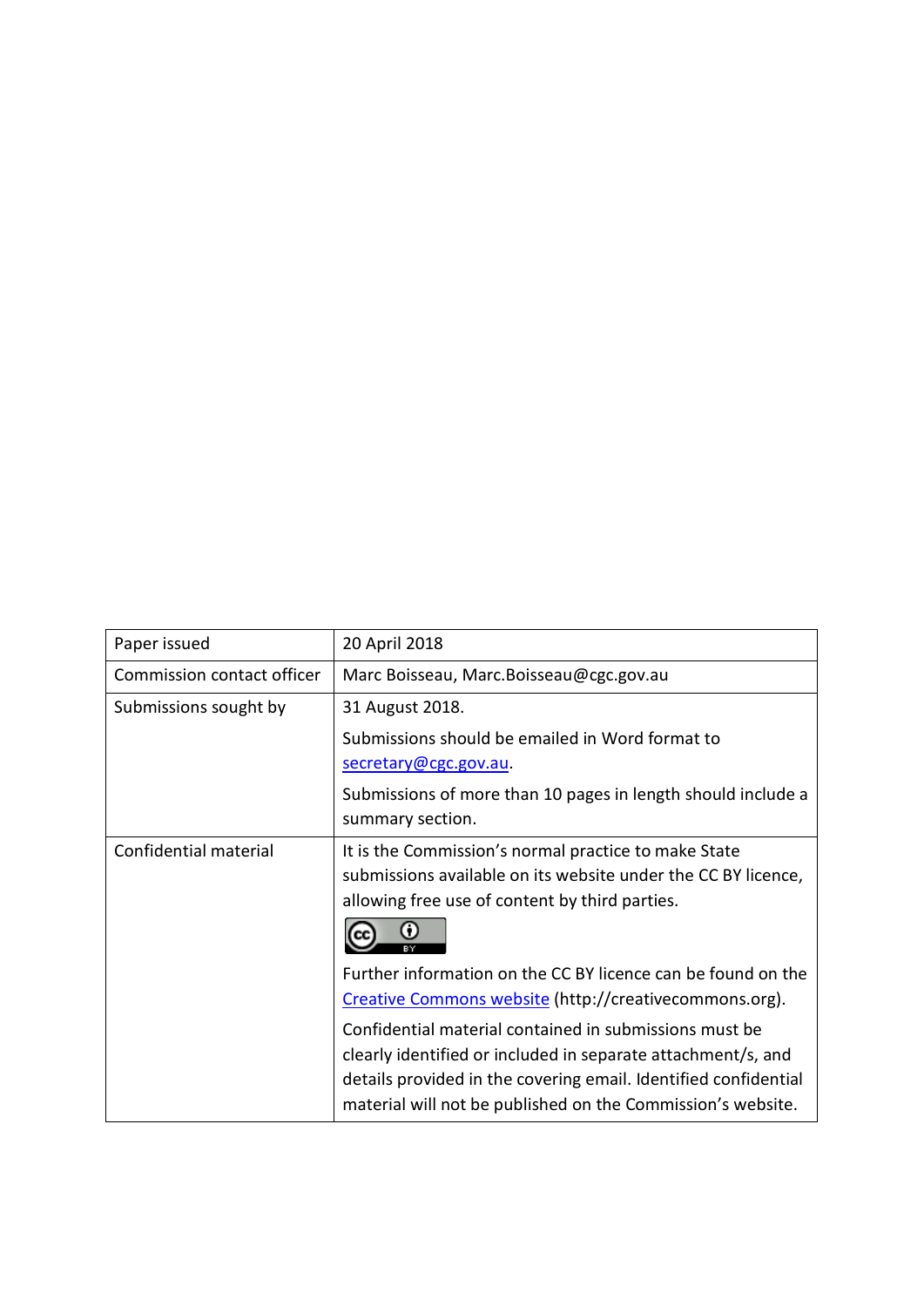## **CONTENTS**

| <b>INTRODUCTION</b>                                 |    |  |  |
|-----------------------------------------------------|----|--|--|
| PROPOSED SCOPE OF ACTIVITIES AND CATEGORY STRUCTURE |    |  |  |
| <b>PROPOSED DISABILITY ASSESSMENTS</b>              | 2  |  |  |
| Seeking State views                                 | 4  |  |  |
| ATTACHMENT A – ASSESSMENT FRAMEWORK                 |    |  |  |
| <b>ATTACHMENT B – GST REDISTRIBUTION</b>            | 12 |  |  |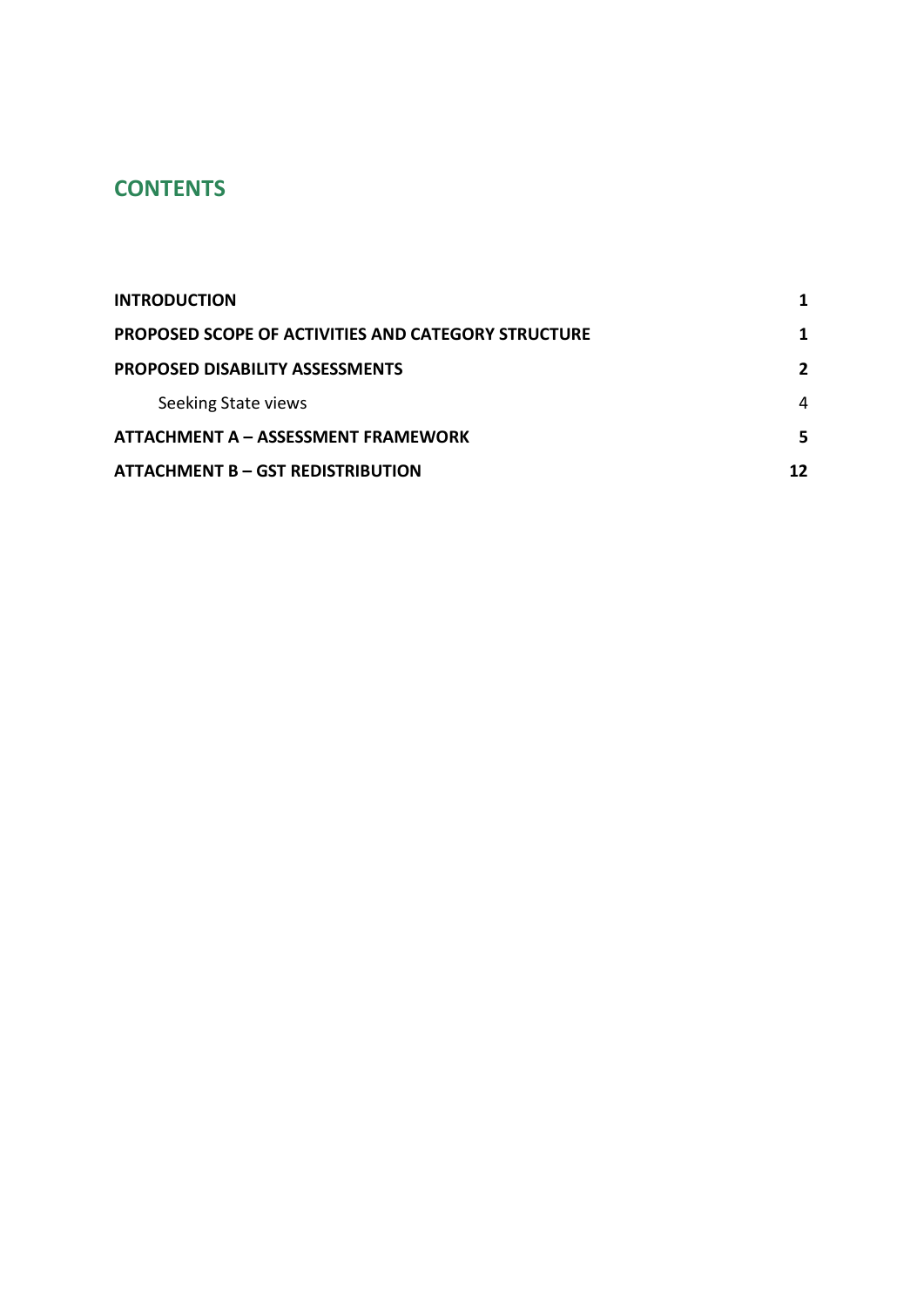### <span id="page-3-0"></span>**INTRODUCTION**

- 1 In the 2020 Review work plan, the Commission advised States it would send out preliminary staff papers to States on scope and structure, treatment of Commonwealth payments, and category and factor assessments by the end of April 2018. These issues are covered in a suite of staff papers, which include:
	- an overview to the draft assessment papers (this paper)
	- draft assessment papers for each category and common factors
	- a research paper on a broader assessment approach
	- a discussion paper on the quality assurance strategy.
- 2 These papers set out **staff views** on category and factor assessments for the 2020 Review. Not all aspects of assessments are addressed. Where they are not discussed, States should assume that Commission staff are not proposing to recommend changes to the Commission.
- 3 Staff have used State views from the 2015 Review, State comments on the Staff Research Papers (What States do papers), and the October/November telepresence discussions to help identify issues.

### <span id="page-3-1"></span>**PROPOSED SCOPE OF ACTIVITIES AND CATEGORY STRUCTURE**

- 4 The scope of State activities covered in the draft assessment papers is the same as that of the 2015 Review. The range of activities includes all State general government sector activities and urban transport and public housing public non-financial corporations, as defined by the updated Australian System of Government Finance Statistics 2015 framework (AGFS15), recently adopted by the ABS.
- 5 The staff starting position for the 2020 Review is the category structure from the 2015 Review. The only change proposed is combining depreciation and investment into a single Investment category.
- 6 Assessments are undertaken for payroll tax, land tax, stamp duty, insurance tax, motor taxes, mining revenue, other revenue, schools, post-secondary education, health, welfare, housing, services to communities, justice, roads, transport, services to industry, other expenses, investment (combining depreciation and investment) and net borrowing.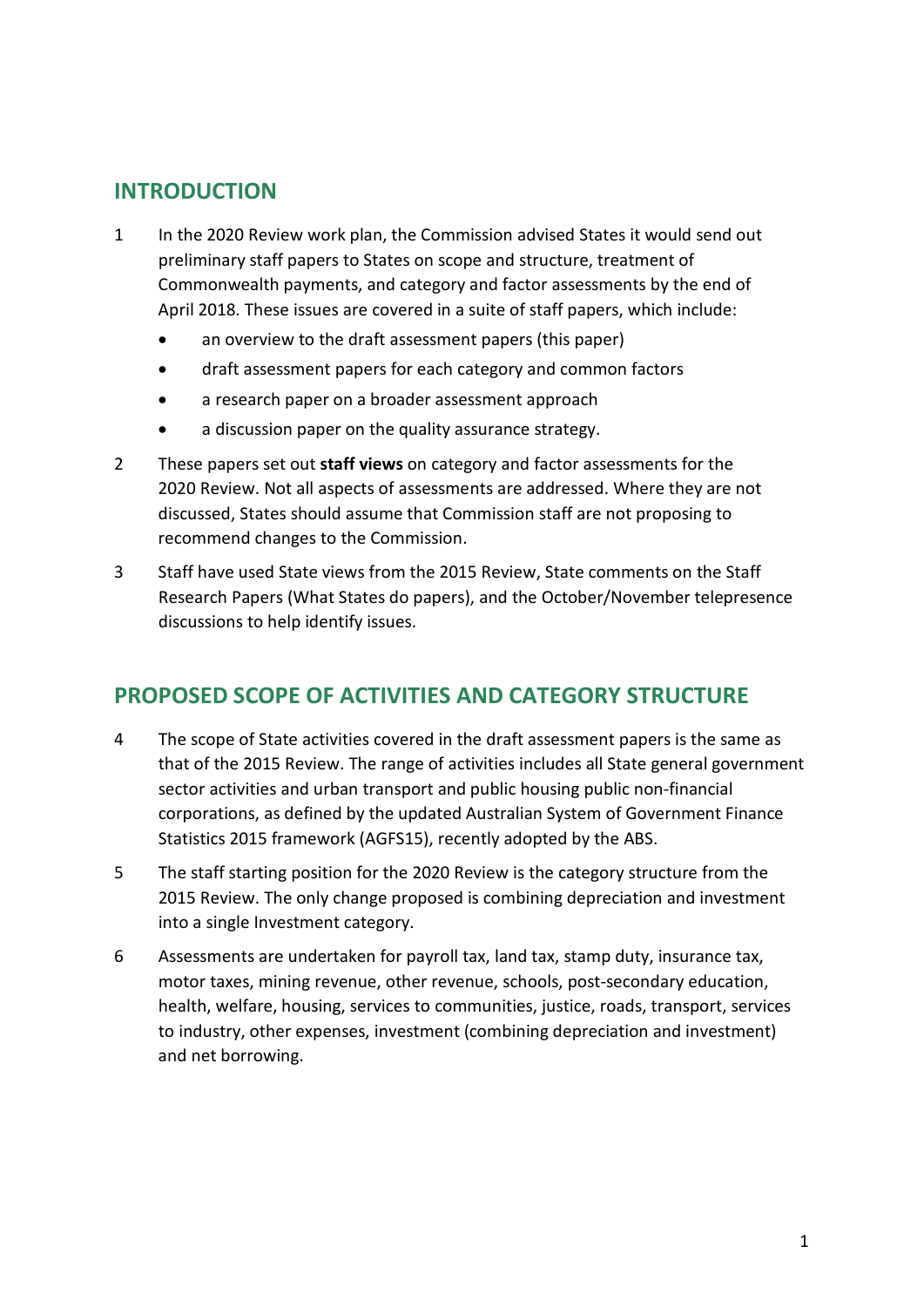## <span id="page-4-0"></span>**PROPOSED DISABILITY ASSESSMENTS**

- 7 The draft assessment papers show that staff propose to retain most disabilities assessed in the last review. Most of the changes proposed in the draft assessment papers are improvements to the measurements of disabilities through, for example:
	- the use of better data, for example, the proposed combined use of Australian Institute of Health and Welfare and ABS census data for the assessment of socio-demographic composition disabilities in the Housing category
	- the improvement in assessment methodology, such as the improvements proposed in the Investment category
	- the better targeting of disabilities, for example, better measuring the population in relation to electricity subsidies
	- adapting assessments to better capture changes in what States do
	- using broader indicators, for example, assessing other land based taxes using land values for residential, commercial and industrial properties.
- 8 For the expenditure assessments, staff are not proposing to assess new disabilities but are proposing to stop assessing some.
- <span id="page-4-1"></span>9 [Table 1](#page-4-1) summarises the expenditure disabilities staff are proposing to assess in the 2020 Review.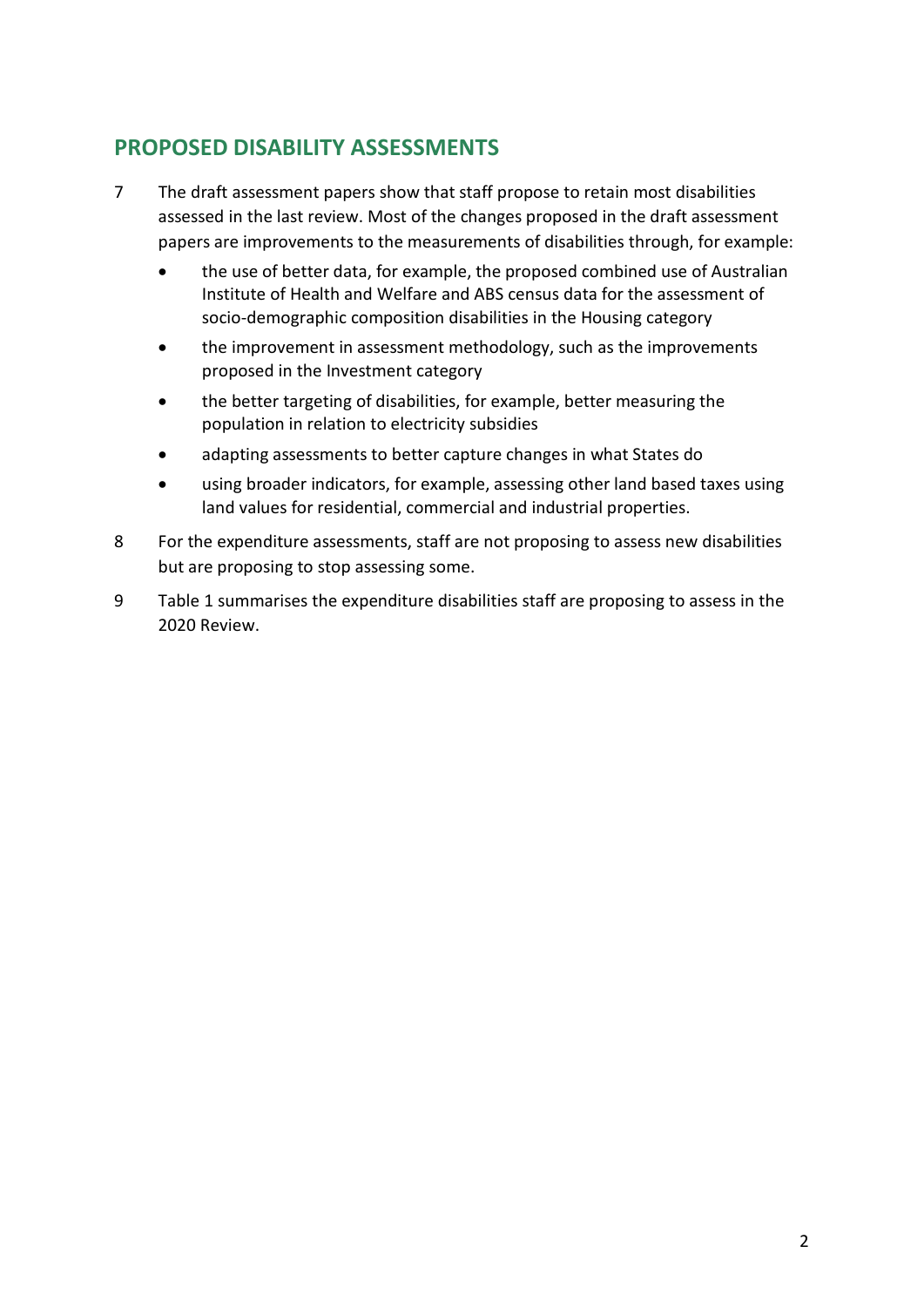|                          | Disaggregated use<br>attributes |              |              |              |                   | Other disabilities<br>assessed (b) |              |                |                        |                  |              |                  |                  |
|--------------------------|---------------------------------|--------------|--------------|--------------|-------------------|------------------------------------|--------------|----------------|------------------------|------------------|--------------|------------------|------------------|
| Category                 | Indigenous status               | SES          | Region (d)   | Age          | Population growth | Non-State sector                   | Wage costs   | Regional costs | Service delivery scale | National capital | Cross-border | Natural disaster | Other            |
| Schools education        | $\overline{\checkmark}$         | ✓            | $\checkmark$ | ✓            |                   | ✓                                  | ✓            | $\checkmark$   | ✓                      |                  |              |                  |                  |
| Post-secondary education | ✓                               | ✓            | $\checkmark$ | ✓            |                   |                                    | ✓            | ✓              |                        |                  | ✓            |                  |                  |
| Health                   | $\checkmark$                    | ✓            | $\checkmark$ | $\checkmark$ |                   | ✓                                  | ✓            | ✓              | ✓                      |                  | ✓            |                  |                  |
| Welfare                  | ✓                               | $\checkmark$ | $\checkmark$ | ✓            |                   |                                    | $\checkmark$ | ✓              | $\checkmark$           |                  | $\mathsf{x}$ |                  |                  |
| Housing                  | ✓                               | ✓            | ✓            |              |                   |                                    | ✓            | ✓              |                        |                  |              |                  |                  |
| Services to communities  | ✓                               |              | ✓            |              |                   |                                    | ✓            | ✓              | ✓                      |                  |              |                  |                  |
| Justice                  | $\checkmark$                    | ✓            | E            | ✓            |                   |                                    | ✓            | ✓              | $\checkmark$           | ✓                |              |                  |                  |
| Services to industry     |                                 |              |              |              |                   |                                    | ✓            | ✓              |                        |                  |              |                  | $\checkmark$ (e) |
| Roads                    |                                 |              | $\checkmark$ |              |                   |                                    | ✓            | ✓              |                        |                  |              |                  | $\checkmark$ (f) |
| Transport                |                                 |              | ✓            |              |                   |                                    | ✓            | ✓              |                        |                  |              |                  | $\checkmark$ (g) |
| Other expenses           |                                 |              |              |              | X                 |                                    | ✓            |                |                        | X                | X            | ✓                |                  |
| Investment (c)           |                                 |              |              |              | ✓                 |                                    | ✓            | ✓              |                        |                  |              |                  |                  |
| Net borrowing            |                                 |              |              |              | ✓                 |                                    |              |                |                        |                  |              |                  |                  |

#### **Table 1 Summary of proposed disabilities to be measured in each expenditure category (a)**

Note:  $\checkmark$  means 2015 Review disabilities retained, X means 2015 Review disabilities ceased, E means staff propose to extend the remoteness disability to the Justice assessment.

(a) Administrative scale costs and native title and land rights disabilities for all categories are assessed in the Other expenses category.

(b) Some disabilities only apply to a proportion of the category. For more information, please refer to each category draft assessment paper.

(c) The Investment assessment uses relevant category specific use disabilities to calculate assessed stock. A capital cost disability is also applied. The disabilities used are described in the Physical and financial assets draft assessment paper.

(d) The effect of the use of services and unit cost of providing services in different regions of States.

(e) Private sector activity, measured by sector size, number of establishments and private sector investment.

(f) Road length and use.

<span id="page-5-0"></span>(g) The population living in cities of different sizes is an influence recognised in this category.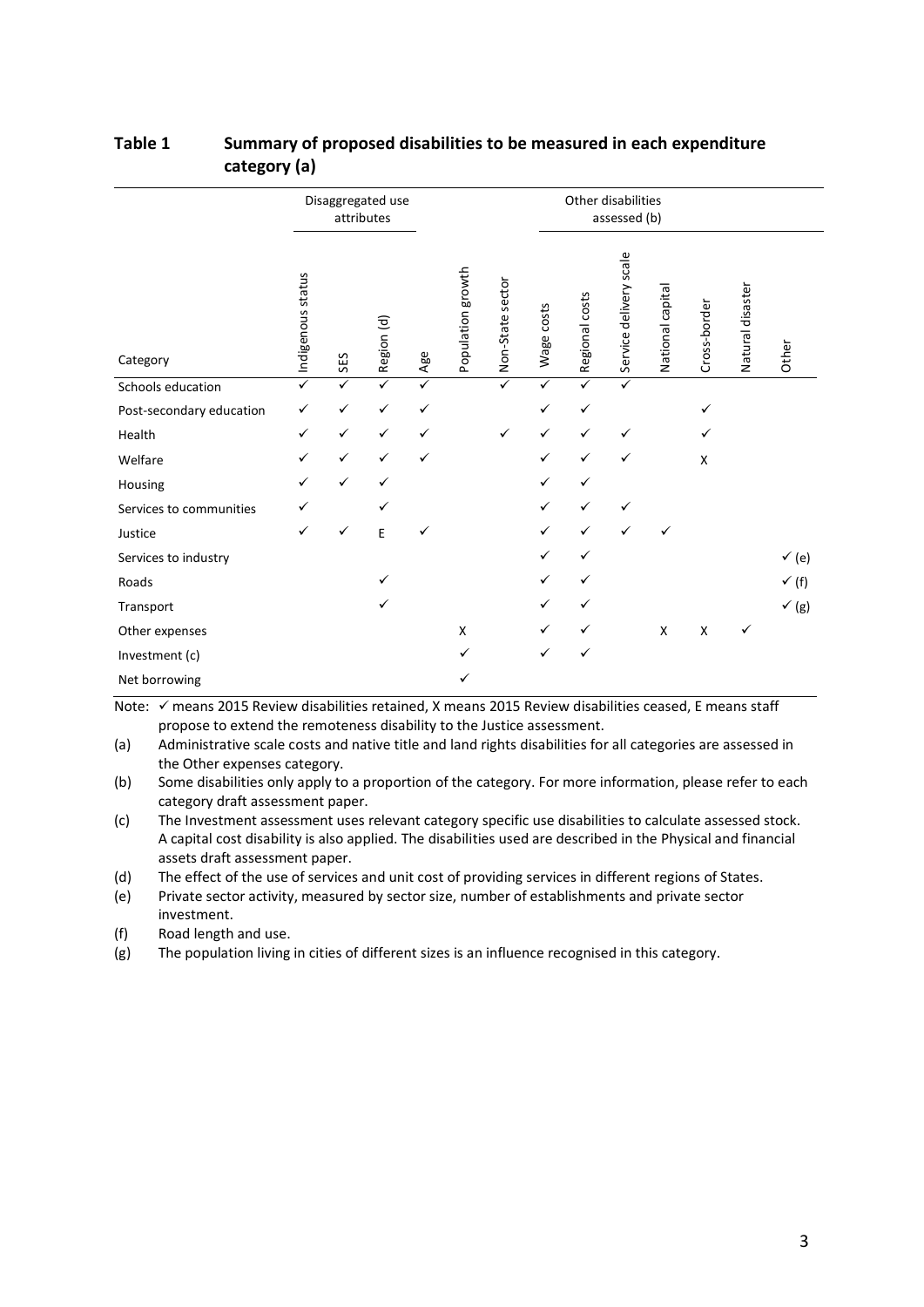## **Seeking State views**

- 10 States are invited to submit comments on:
	- specific issues raised in the papers
	- the analysis and approach being proposed
	- other issues for consideration by the Commission, in particular any views on the Commission Position Paper *CGC 2017-21, The principle of HFE and its implementation*.
- 11 Under the 2020 Review work plan, State submissions are sought by the end of August 2018. The Commission will release a draft report outlining its position on each assessment, including its consideration of State views, in May 2019.
- 12 If States suggest assessment changes, the changes will need to be consistent with the Commission's assessment guidelines. In particular, States will need to include a detailed discussion of the reliability and robustness of any new data they propose to use to measure disabilities. Where possible, proposed changes should be presented to the Commission, including supporting data, during State visits. Short supplementary submissions on particular topics may be made, if States wish.
- 13 As staff progress the work discussed in the draft assessment papers, we may have additional rounds of consultation prior to the draft report. Staff may hold discussions with States through the Officer Working Party and/or provide additional assessment papers for State comments. Topics for additional discussion may include land tax, gambling, education, health, roads and transport.
- 14 The Assessment Framework used by the Commission is described in more detail at Attachment A.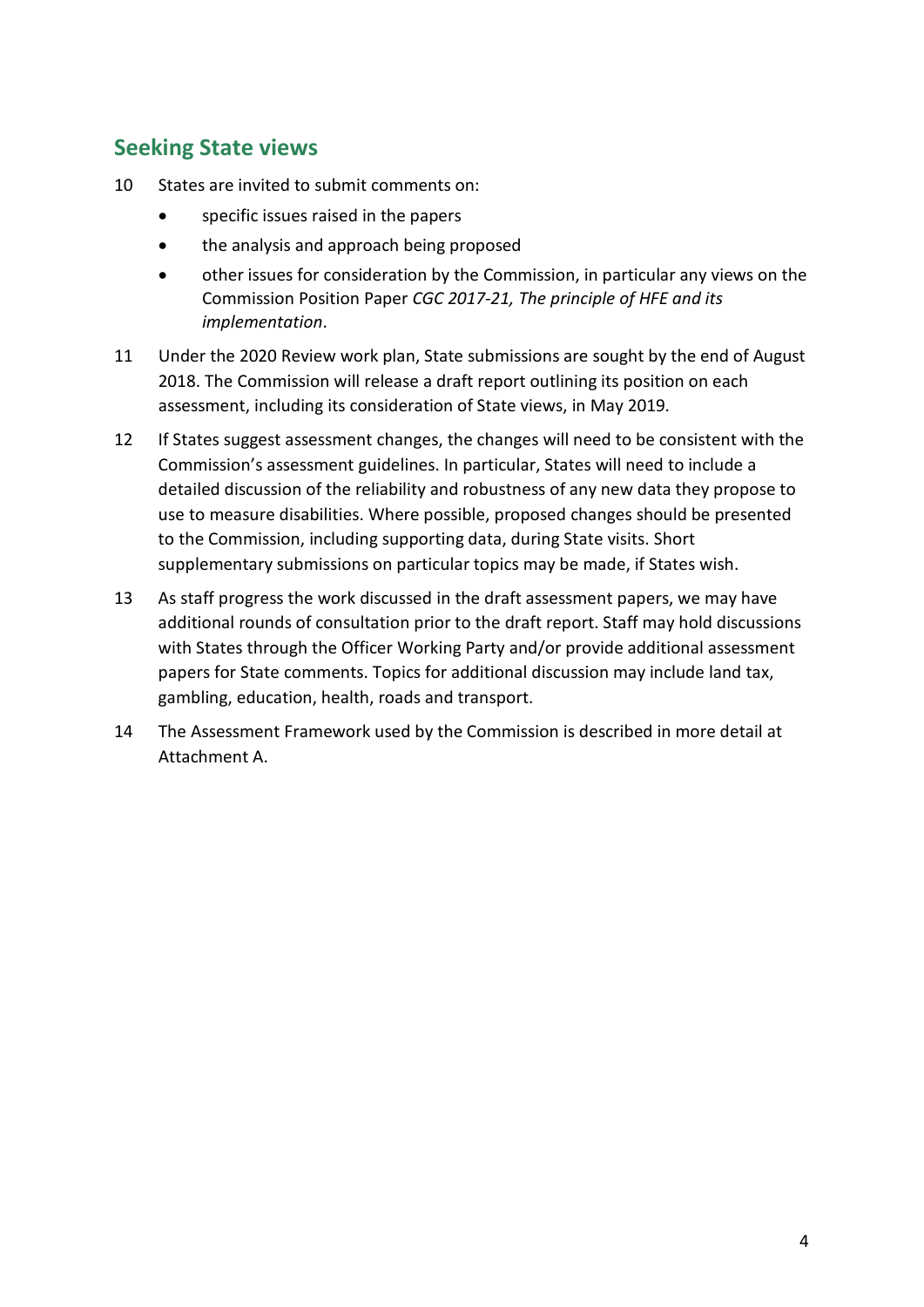# <span id="page-7-0"></span>**ATTACHMENT A – ASSESSMENT FRAMEWORK**

- 1 We have used the 2020 Review assessment guidelines, as set out in Commission Position Paper *CGC 2017-21, The principle of HFE and its implementation*, to assist in the review of the assessments. The guidelines say that the Commission will include a disability in a category when:
	- a case for the disability is established, namely:
		- a sound conceptual basis for these differences exists
		- there is sufficient empirical evidence that material differences exist between States in the levels of use and/or unit costs in providing services or in their capacities to raise revenues
	- a reliable method has been devised that is:
		- − conceptually rigorous (for example, it measures what is intended to be measured, is based on internal standards and is policy neutral)
		- implementable (the disability can be measured satisfactorily)
		- where used, consistent with external review outcomes
	- data are available that are:
		- fit for purpose they capture the influence the Commission is trying to measure and provide a valid measure of States' circumstances
		- − of suitable quality the collection process and sampling techniques are appropriate, the data are consistent across the States and over time and are not subject to large revisions
	- the assessment is material.
- 2 While the guidelines apply equally to revenue and expenditure assessments, the approach to developing assessment methods differ.

### *Calculating assessed revenue*

- 3 Assessed revenues are derived by multiplying a revenue base by the average tax rate. This is equivalent to apportioning total revenue by each State's share of the revenue base.
- 4 *Revenue base.* To establish the revenue base, the Commission examines States' tax legislation to identify the transactions being taxed, the concessions or exemptions being offered and how tax liability is assessed.
- 5 Revenue bases are generally constructed using data on the number or value of taxable transactions. The extent to which data on the number or value of taxable transactions might be policy influenced is also considered.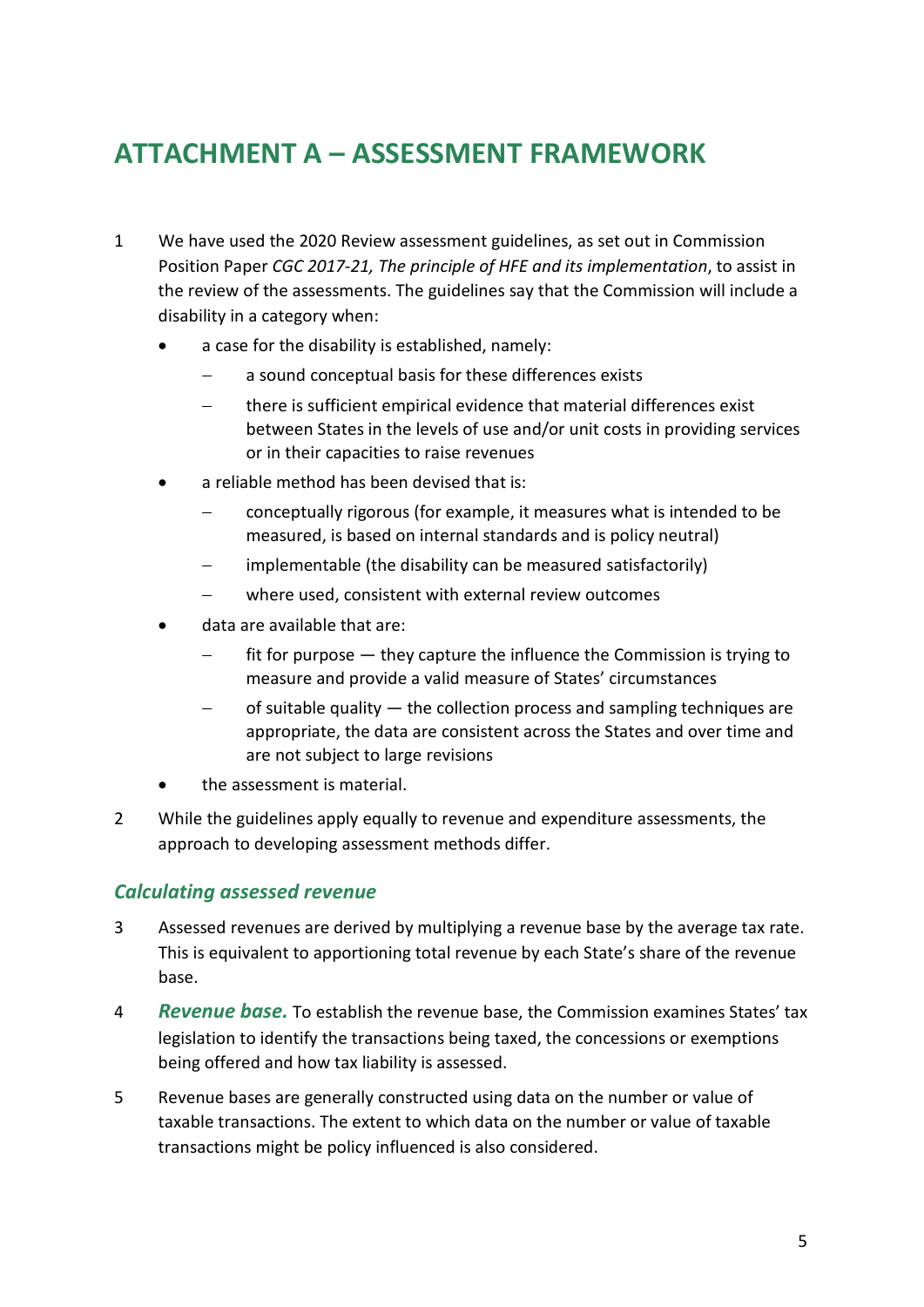- 6 Data can be obtained from two sources.
	- State tax collection agencies. If revenue bases are measured from data supplied by States, the data can be affected by differences in State tax policies. Where required, the Commission makes adjustments to remove the effects of any policy differences. Stamp duty on conveyances is an example of a revenue base measured using State provided data.
	- Independent sources. Revenue bases can be measured using data from independent sources (such as the Australian Bureau of Statistics). If the data are a reliable measure of each State's revenue capacity, the Commission's preference is to measure revenue bases using third party data, because third party data tend to be less affected by State policy differences. Where required, the Commission adjusts the revenue base to remove the effects of any policy differences. Payroll tax is an example of a revenue base measured using third party data.
- 7 **Adjustments for differences from the average policy.** Revenue bases are measured with reference to what States, on average, tax. What is taxed in one State might not be taxed in another. Thus, adjustments may be required to remove or add parts of the base where a State's policy differs from the average. For example, in the Stamp duty on conveyances category, an adjustment is made to remove transactions that are caught by the wider unit trust provisions in three States.
- 8 **Adjustments for differences in disability influences.** A revenue base should capture differences in capacity arising from factors outside the control of a States. An adjustment may be required to remove or add a factor. For example, if States impose different rates of tax on different parts of the tax base, assessing revenue capacity using the total value of transactions will not capture all revenue disabilities. An adjustment may be required to reflect how differences in the distribution of taxable transactions across value ranges can affect the revenue States raise. Such progressivity adjustments are assessed in the Land revenue and Stamp duty on conveyances papers.
- 9 If reliable data are available to adjust a revenue base, the Commission uses the data to estimate the size and direction of the adjustment for each State. An adjustment is only included if it is material. If reliable data are not available, but the Commission is confident about the direction and relative size of the adjustment, it may assess an adjustment by judgment.
- 10 *Average tax rate.* The average tax rate is calculated by dividing total revenue by the total revenue base. This calculation means it reflects any concessions or rebates provided by States.
- 11 Box A-1 describes the calculation of per capita assessed revenue using the average tax rate and each State's per capita revenue base.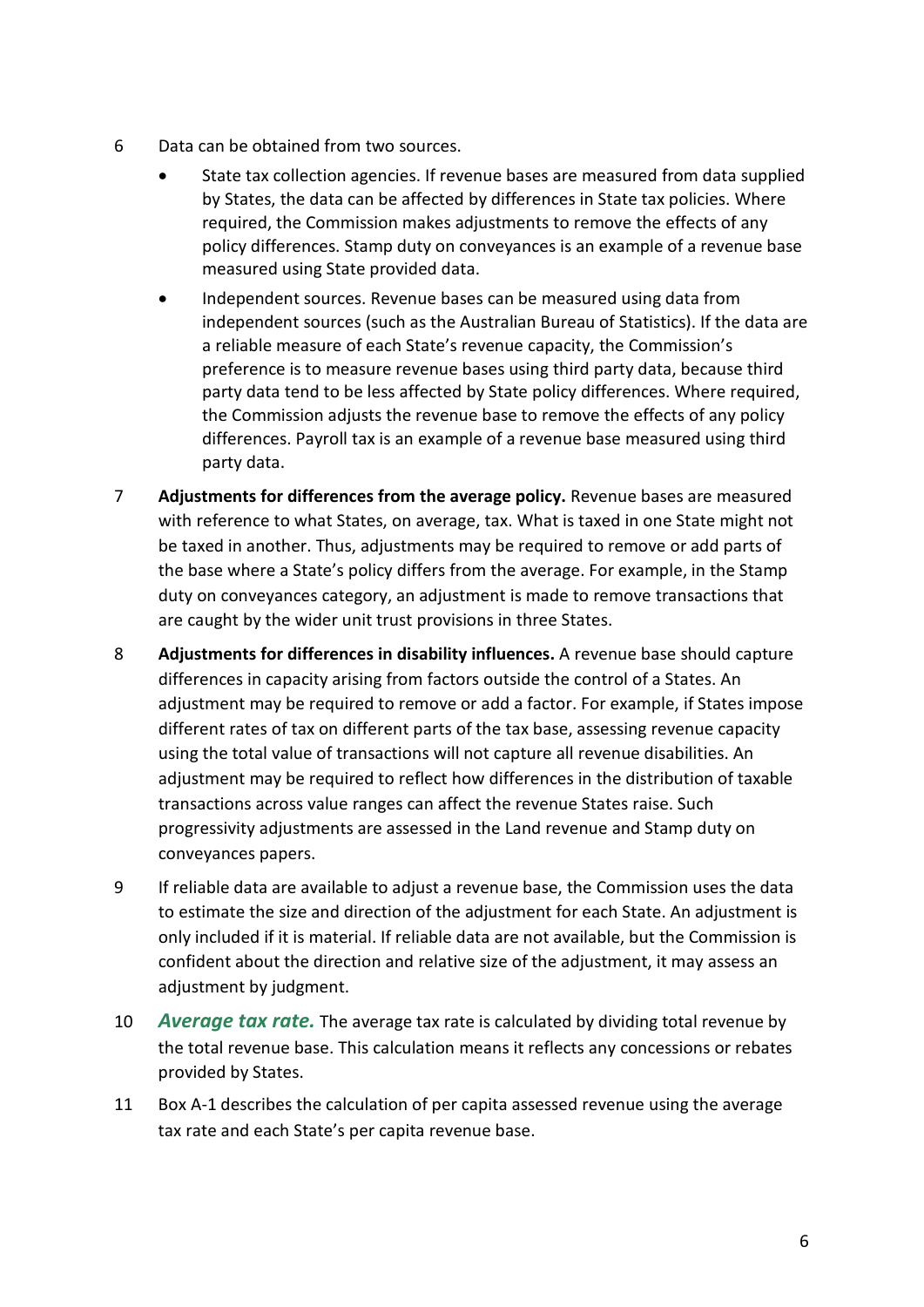#### **Box A-1 Derivation of assessed revenue**

Algebraically, the calculation of per capita assessed revenue can be represented using the average revenue raising effort, defined as the average tax rate  $(t<sub>s</sub>)$  and each State's per capita revenue base. For each category:

$$
\frac{AR_i}{P_i} = t_s * \frac{Y_i}{P_i} \quad (A)
$$

Where: i and s represent an individual State and the States as a whole, respectively

AR represents assessed revenue

P represents population

t<sub>s</sub> represents an average tax rate

Y represents a revenue base.

 $t<sub>s</sub>$  can be expressed as:

$$
t_s = \frac{R_s}{Y_s} = \frac{\sum R_i}{\sum Y_i}
$$

Where R represents actual revenue.

Substituting  $t_s$  into Equation A we obtain:

$$
\frac{AR_i}{P_i} = \frac{R_s}{Y_s} * \frac{Y_i}{P_i} \quad (B)
$$

Equation B confirms assessed revenue can be derived by apportioning total revenue by each State's share of the revenue base:

$$
AR_i = R_s * \frac{Y_i}{Y_s}
$$

The calculation of assessed revenue can also be represented in terms of per capita revenue and each State's revenue raising disability ratio  $(ρ<sub>i</sub>)$ .

$$
\frac{AR_i}{P_i} = \frac{R_s}{P_s} * \rho_i \quad (C)
$$

Where  $\rho_i$  represents a State's revenue raising disability ratio, which is its revenue raising capacity relative to

the Australian average.

$$
\rho_i = \frac{Y_i}{P_i} / \frac{Y_s}{P_s}
$$

Substituting  $\rho_i$  into Equation C we obtain:

$$
\frac{AR_i}{P_i} = \frac{R_s}{P_s} * \left(\frac{Y_i}{P_i} / \frac{Y_s}{P_s}\right)
$$

$$
= \frac{R_s}{P_s} * \frac{Y_i}{P_i} * \frac{P_s}{Y_s}
$$

$$
\frac{AR_i}{P_i} = \frac{R_s}{Y_s} * \frac{Y_i}{P_i}
$$

This is the same as Equation B. As before, it confirms assessed revenue can be derived by apportioning total revenue by each State's share of the revenue base:

$$
AR_i = R_s * \frac{Y_i}{Y_s}
$$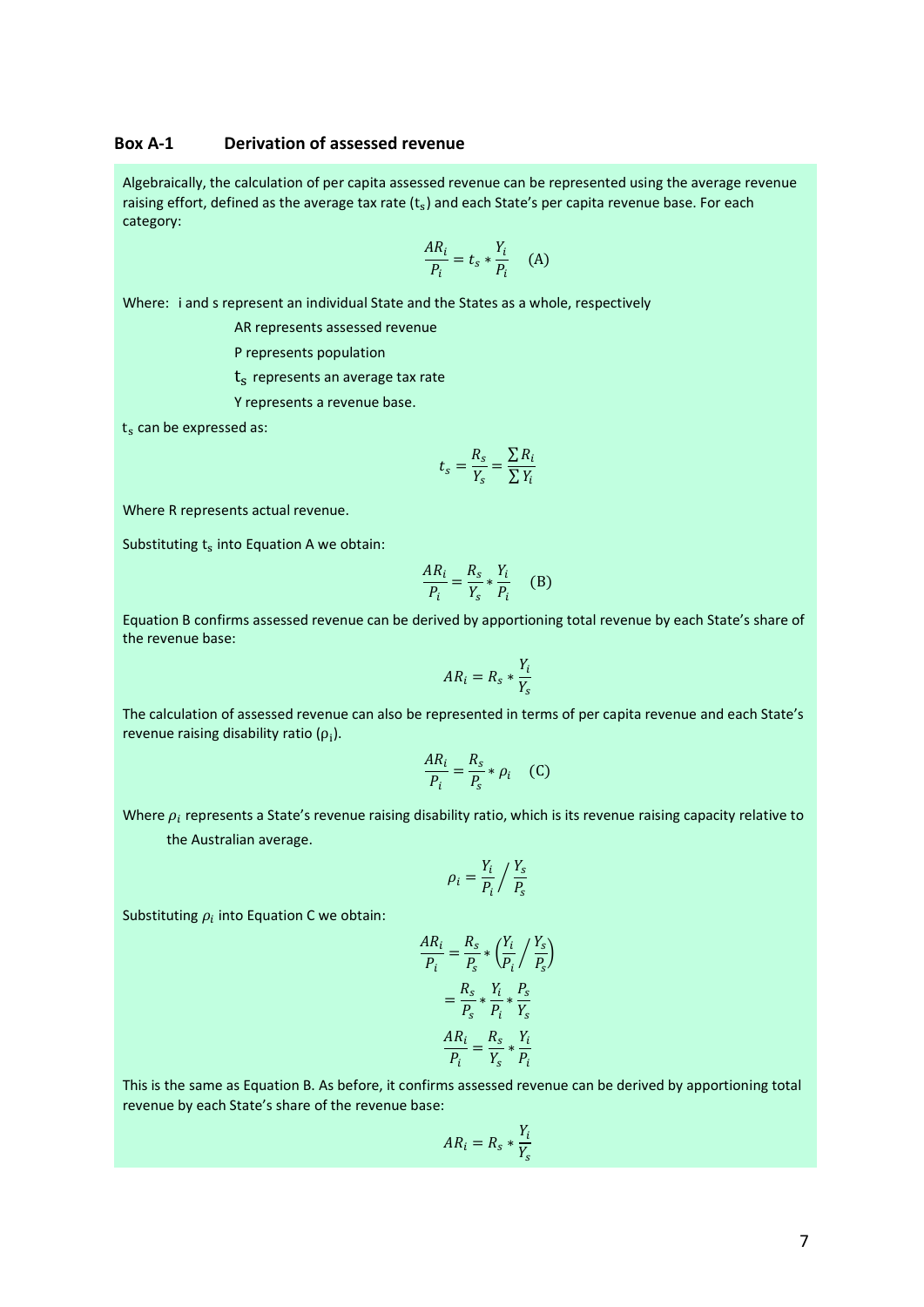12 [Figure A-1](#page-10-0) shows total actual revenue per capita and total assessed revenue per capita, averaged over 2014-15 to 2016-17.



<span id="page-10-0"></span>

Source: Commission calculation.

### *Calculating assessed expenditure*

- 13 The expenditure assessments start from a presumption that, if all things were equal, each State could provide the average level of service by spending the average amount per capita. However, State circumstances differ and this leads to differences in:
	- the use of services, which can have an effect on the cost of providing services through:
		- greater demand for services (some population groups may use services more often than others)
		- greater cost per occasion of service (some population groups may cost more per occasion of service than others)
	- the cost of inputs used in the provision of services, such as wages.

<sup>(</sup>a) The reason the ACT is different from other States is that the ACT does not have a separate local government sector. Its actual revenue includes \$452 million (\$1 112 per capita) in municipal rate revenue, revenue that is not included in other States' actual revenues. The ACT's municipal rate revenue is assessed EPC, which means it does not affect its GST share.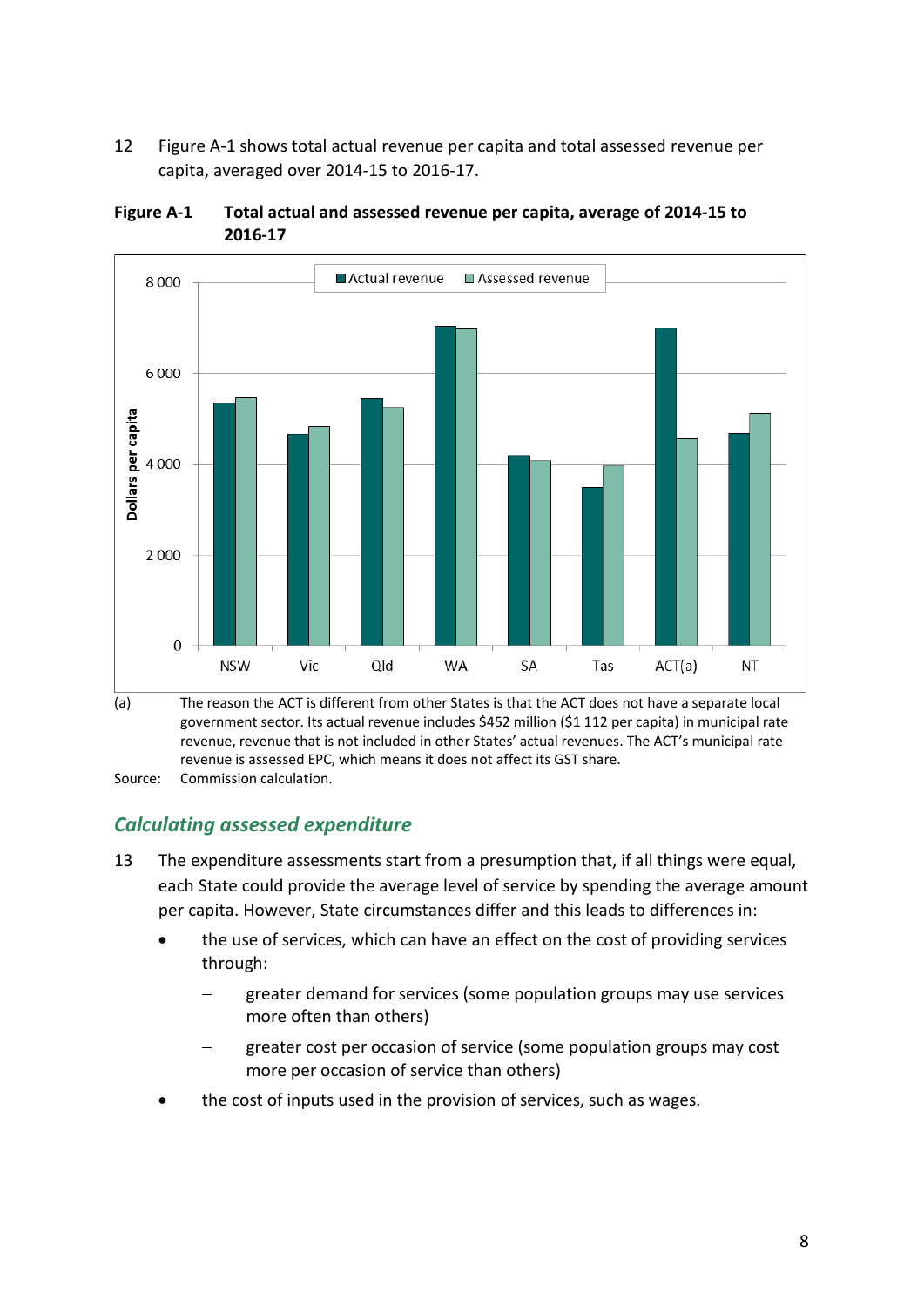- 14 For example:
	- Hospital services are used more intensively (either through greater demand or greater cost per occasion of service) by some age groups and by Indigenous people. States are assessed to have a disability if the groups that make the most use of a service are a larger proportion of their population than they are of the national population. Conversely, they have an advantage (negative disability) if the size of the group is smaller than the national average.
	- Cost of inputs covers interstate differences in wage related costs and inter-regional differences in wage and non-wage related costs. In addition, some States face diseconomies of small scale, which result in higher per capita costs.
- 15 However, higher costs arising from a State's decision to provide a higher level of service, or lower efficiency level do not constitute a disability.
- 16 Box A-2 describes how the Commission has presented disability assessments and assessed expenditure in the 2015 Review.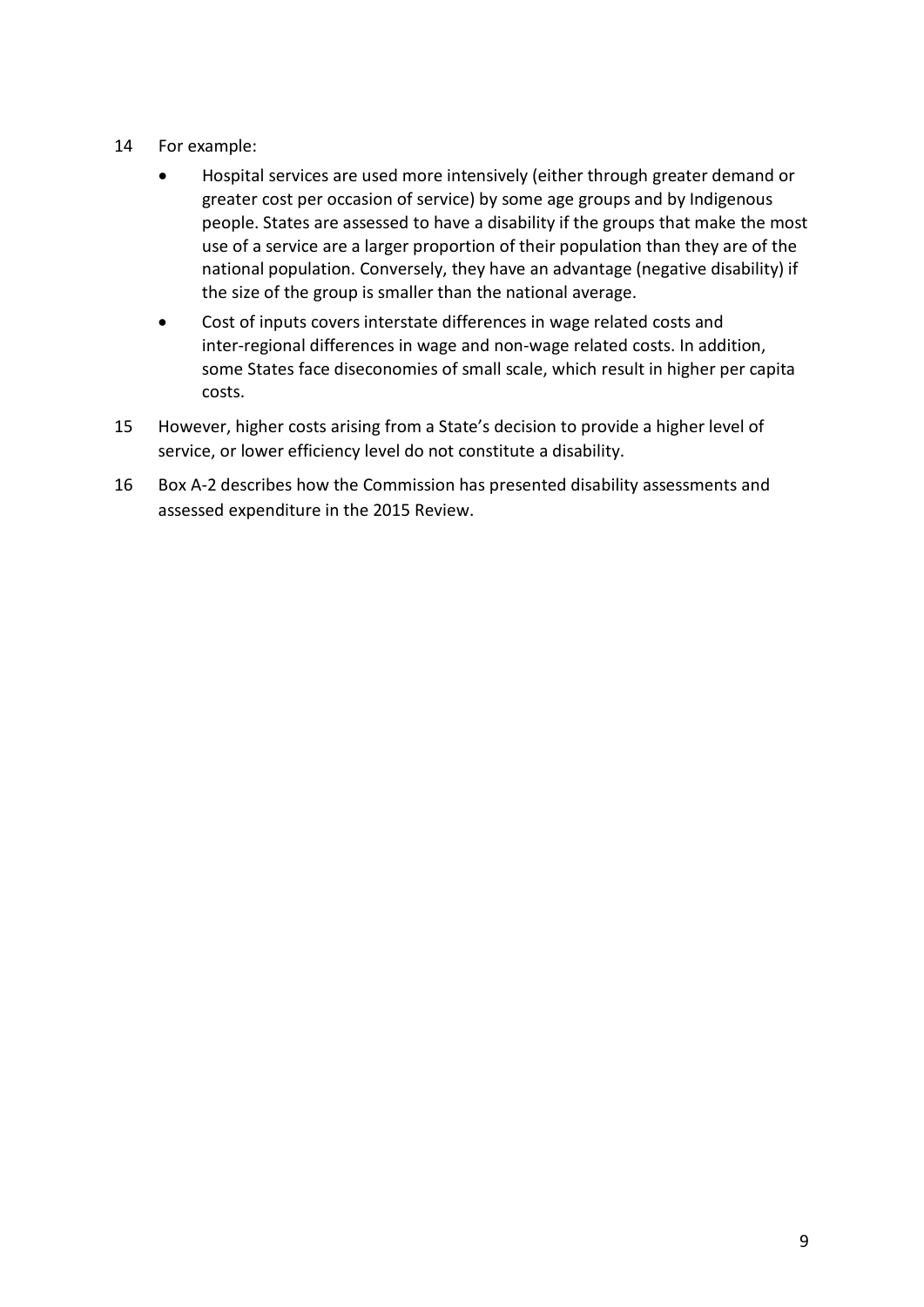#### **Box A-2 Presenting disability assessments and assessed expenditure**

The Commission uses two presentations of disability assessments:

- factor based approach
- State shares of disability measure.

*Factor based approach.* A disability factor for a State is calculated by relating its position to the average position. For example, for post-secondary education, a State's relative disability factor is measured by comparing the proportion of its population aged 15 to 64 with the average proportion for the States as a whole. The disability factor can be written as the State ratio of the disability measure θ, such as the population aged 15 to 64 over the State population divided by the equivalent all State ratio, as shown in equation (A).

$$
\gamma_i = \left(\frac{\theta_i}{P_i} / \frac{\theta_s}{P_s}\right) \qquad (A)
$$

To derive assessed expenditure for a State, the factor is multiplied by the average per capita expenditure and then multiplied by the State's population, as shown in equation (B)

$$
AE_i = P_i \frac{E_s}{P_s} \gamma_i
$$
 (B)

Where:

| AE.  | assessed expenditure                                        |
|------|-------------------------------------------------------------|
| i, s | subscripts denote an individual State (i) or all States (s) |
| P    | population                                                  |
| E    | total State expenditure                                     |
|      | assessed cost disability factor for an expenditure.         |

*State shares of disability measure.* The State shares of disability measure shows directly the State share of total expenditure by multiplying a State share of the disability measure by total expenditure. For example, to assess expenditure for post-secondary education a State's share of the total population aged 15 to 64 is multiplied by the total expenditure. The equivalence of this presentation and the factor based approach is shown below.

The terms in equation (A) and equation (B) can be rearranged as shown in equation (C).

$$
AE_i = E_s \frac{P_i}{P_s} \frac{\theta_i}{P_i} \frac{P_s}{\theta_s}
$$
 (C)

The State and total populations of equation (C) cancel out and assessed expenditure for a State can be expressed as total expenditure multiplied by a State's share of the disability measure.

$$
AE_i = E_s \frac{\theta_i}{\theta_s}
$$
 (D)

*Presentation of assessed expenditure.* In the 2015 Review, the Commission decided to present the derivation of assessed expenditure using a combination of both presentations of disability assessment. Use disabilities, such as socio-demographic composition, are presented in the Commission's calculations using the State shares of disability measure approach. Cost disabilities, such as wage costs, are presented using the factor based approach.

Equation (E) shows how assessed expenditures are derived in the Commission's calculations.

$$
AE_{I} = E_{s} \frac{\theta_{ui}}{\theta_{us}} \gamma_{ci}
$$
 (E)

Where:

u, c use (u) and cost (c) disabilities.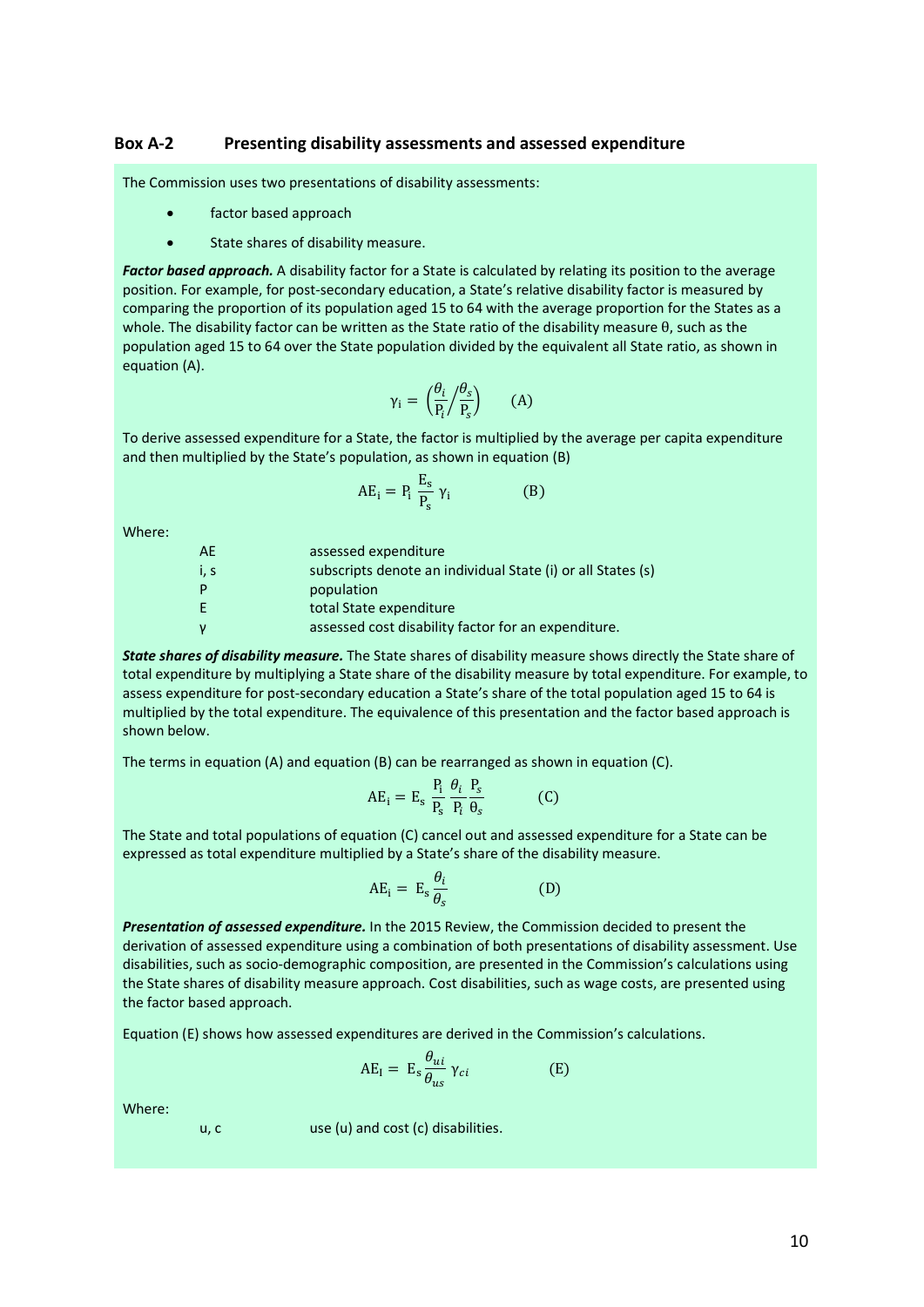17 [Figure A-2](#page-13-0) shows total actual expenditure per capita and total assessed expenditure per capita, averaged over 2014-15 to 2016-17.



<span id="page-13-0"></span>**Figure A-2 Total actual and assessed expenditure per capita, average of 2014-15 to 2016-17**

Source: Commission calculation.